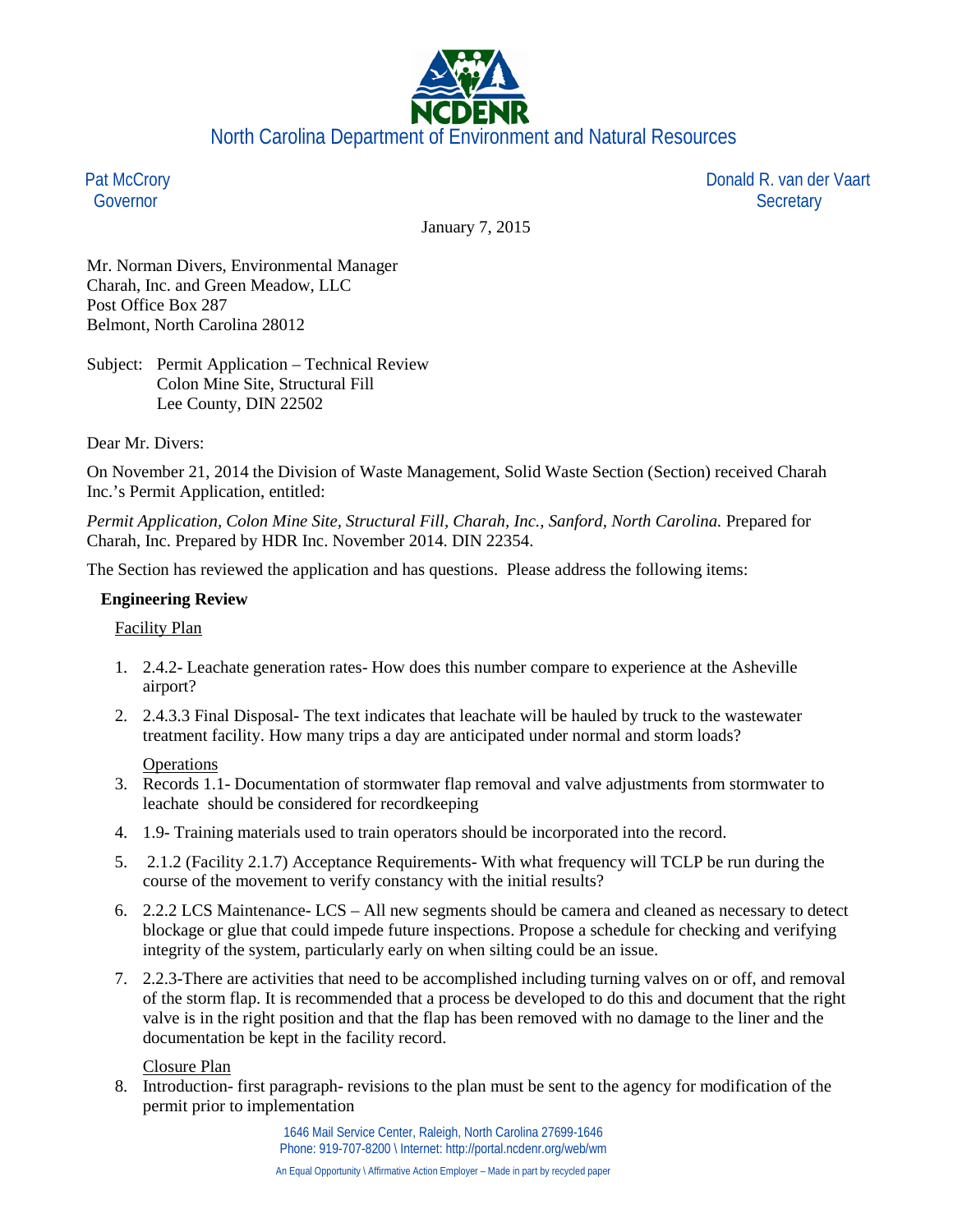- 9. 2.9- Certification of Closure should be submitted to the agency for any partial closure within 30-days.
- 10. 3.7 A structural fill qualifies as a beneficial use and mine reclamation is a structural fill. What is the intended post-closure use of the facility beyond a field?
- 11. The Section financial assurance officer will provide guidance to the owner on the submittal of documentation for the instrument chosen, separately. Financial Assurance will be updated annually for construction, closures and inflationary increases.

## Engineering Plan

12. The liner stability analysis recommends the minimum bottom liner interface friction angle be 25 degrees. Is this reflected in the preconstruction testing requirements of the Technical specifications? Verify that the cross sections of the test are correct to match the analysis.

## HELP Modeling

- 13. With respect to the Help models of the various scenarios- How does the output match with experience by Charah at the Asheville Airport?
- 14. For the open conditions, 100% runoff was allowed. Anything that contacts the ash is leachate. Is this number included in the leachate generation rates? What is the expected effect on the generation rate during operation if there is no runoff? The HELP model is iterative and a layer must be saturated before water moves to or from the next layer. Given the thickness of the ash in the model layers (20 feet) and the fact that the ash will be spread in thinner lifts, consideration might be given to breaking the thick layers into thinner ones. In general, the very bottom layer gives more representative results if layered as 1-2 feet thick. This lends to a more representative movement of the water in and out of the high permeability leachate collection system.
- 15. In the determination of leachate storage capacity, a 2-year, 24-hour rain is used for sizing. All of the other determinations used the 10-year, 24-hour storm. Why the difference and how does it affect the results?
- 16. While not specifically addressed by the statutes, please discuss the threatened and endangered species of the area and any potential cultural resources or lack thereof. Is it correct to assume this work was done prior to the issuance of a mining permit at some time in the past?

# CQA Plan

- 17. Camera/Inspection of leachate lines after construction and before use is not specified, but highly recommended. In the experience of the section there is almost always an issue discovered in this process that can be fixed before the line is totally submerged under waste. For example, bends in the pipe or leftovers from the joining process can prohibit the movement of cameras or cleaning equipment, blockage due to dirt, rocks, and/or bottles is often found.
- 18. 6.2.4 -Are any of the materials sensitive to environmental exposure and are they properly speced to be covered, or have adequate UV protection? What is the UV standard for the geotextile of the drainage net?
- 19. 10.2 Do you use traditional film or digital camera for photographic evidence?

### Technical Specs

20. There are no specifications or engineering for leachate storage tanks and secondary containment, or leachate lagoons. Please provide.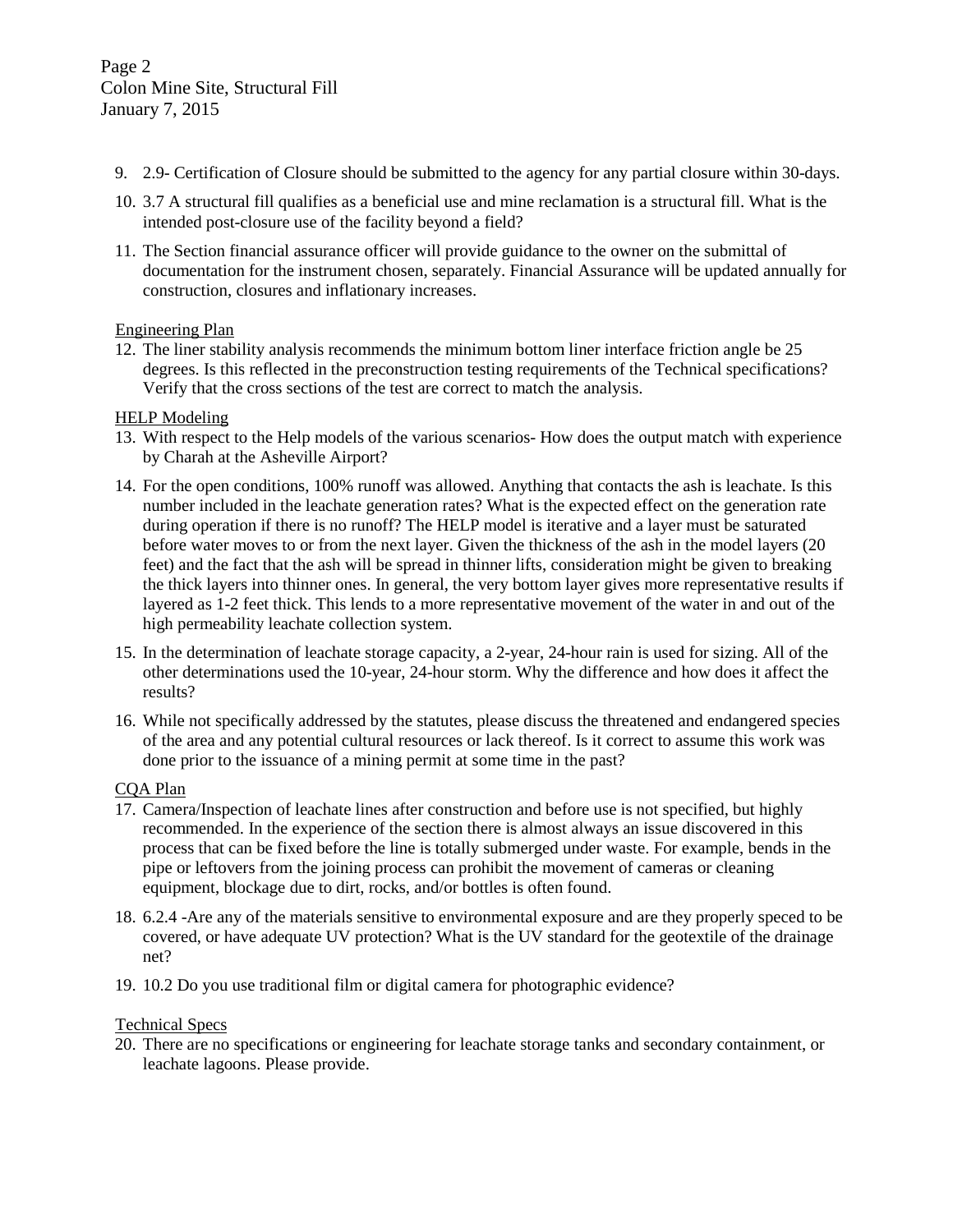- 21. Are survey specifications needed? How many points and on what grid is the survey required? Make sure to remind the surveyor to survey at the same points for thickness, and that depth on side slopes is measured perpendicular to the slope.
- 22. 02220-What is the frequency of density testing on a berm? Is a test per unit foot and/or lift required as opposed to the 1 test per 10,000 ft2 mass area fill requirement?
- 23. 02774- What are the specifications and conditions for the Interface Friction testing? (Section 2.3), such as layers and arrangements and confining pressure, friction etc. Are these tests required before placement of materials?
- 24. 02774 and 02275 What are the specs for the nondestructive air pressure testing? (Section 3.Bb5b) Such as duration, pressure loss, accounting for temperature change and isolating the leak. Please ensure that it is recognized that repair of a leak by extrusion welding the flap is not an acceptable method. It should be cut out and wedge welded or have a cap strip placed over the area.
- 25. Specification 3.1A2e, what are the approved methods of determining thickness?
- 26. 2777-2.3 Transmissivity Testing- Is the cross section correct? It uses soil against the upper fabric, but isn't ash the contact substance? Why is a confining pressure of 10,000 psi and gradient of 0.3 used? The transmissivity needed was determined with a 5k psi confining pressure and 0.02 gradient.
- 27. 02800 What is the reinforcement method for the GCL that is required?
- 28. Interface friction Specify the specifications and layers.

#### Drawings

29. 01-08 Document flap removal and valve switch, and also verify that valves don't inhibit camera or cleaning equipment used in the cleaning of the leachate lines.

The following items are provided for information and planning purposes.

### General

- 30. Upon issuance of the Permit, any further modification or amendment to approved plans will require Section approval prior to implementation.
- Prior to Construction the following must be provided to the Section prior to commencement of construction;
	- 31. Submit well abandonment records (Form GW-30) for each abandoned piezometer as needed during the progression of construction of each Subcell in electronic format (pdf).
	- 32. The permit will include conditions to submit the Construction Quality Assurance documentation for the constructed liner to the Section for review upon the completion of each permitted subcell or increment of construction. Should any discrepancies be indicated, the Section will contact the engineer for follow up. Placement of coal in the area prior to sign off by the section will be at the owner's risk.
	- 33. Provide the approved Erosion and Sedimentation Control permit from the Division of Energy, Mining and Land Resources, in electronic format (pdf), for the Section's database record.

Prior to Initial Operation – the following must be provided to the Section prior to commencement of operations;